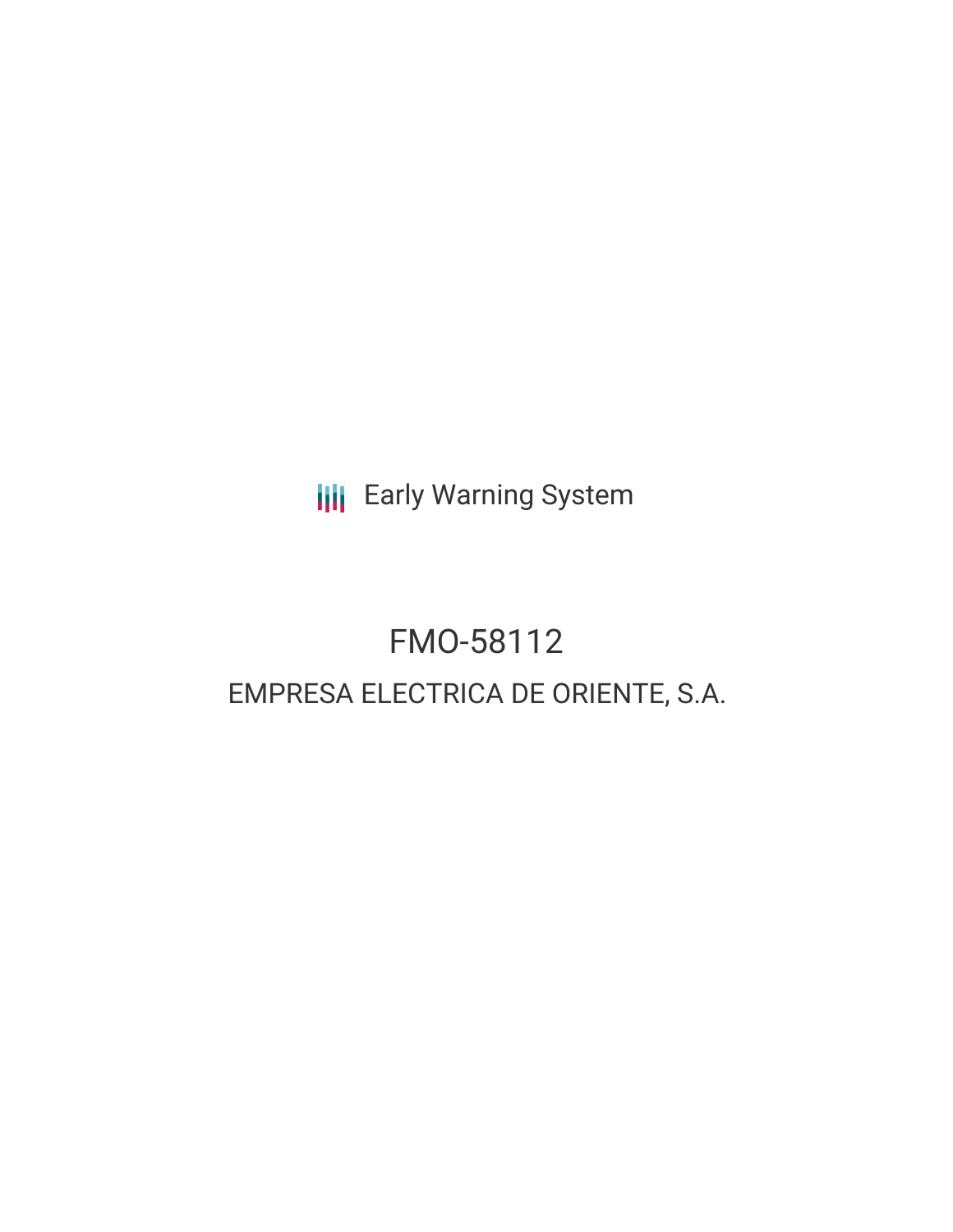# **Quick Facts**

| <b>Countries</b>               | El Salvador                                   |
|--------------------------------|-----------------------------------------------|
| <b>Financial Institutions</b>  | Netherlands Development Finance Company (FMO) |
| <b>Status</b>                  | Proposed                                      |
| <b>Bank Risk Rating</b>        | B                                             |
| <b>Borrower</b>                | EMPRESA ELECTRICA DE ORIENTE, S.A.            |
| <b>Sectors</b>                 | Energy                                        |
| Investment Type(s)             | Loan                                          |
| <b>Investment Amount (USD)</b> | \$10.00 million                               |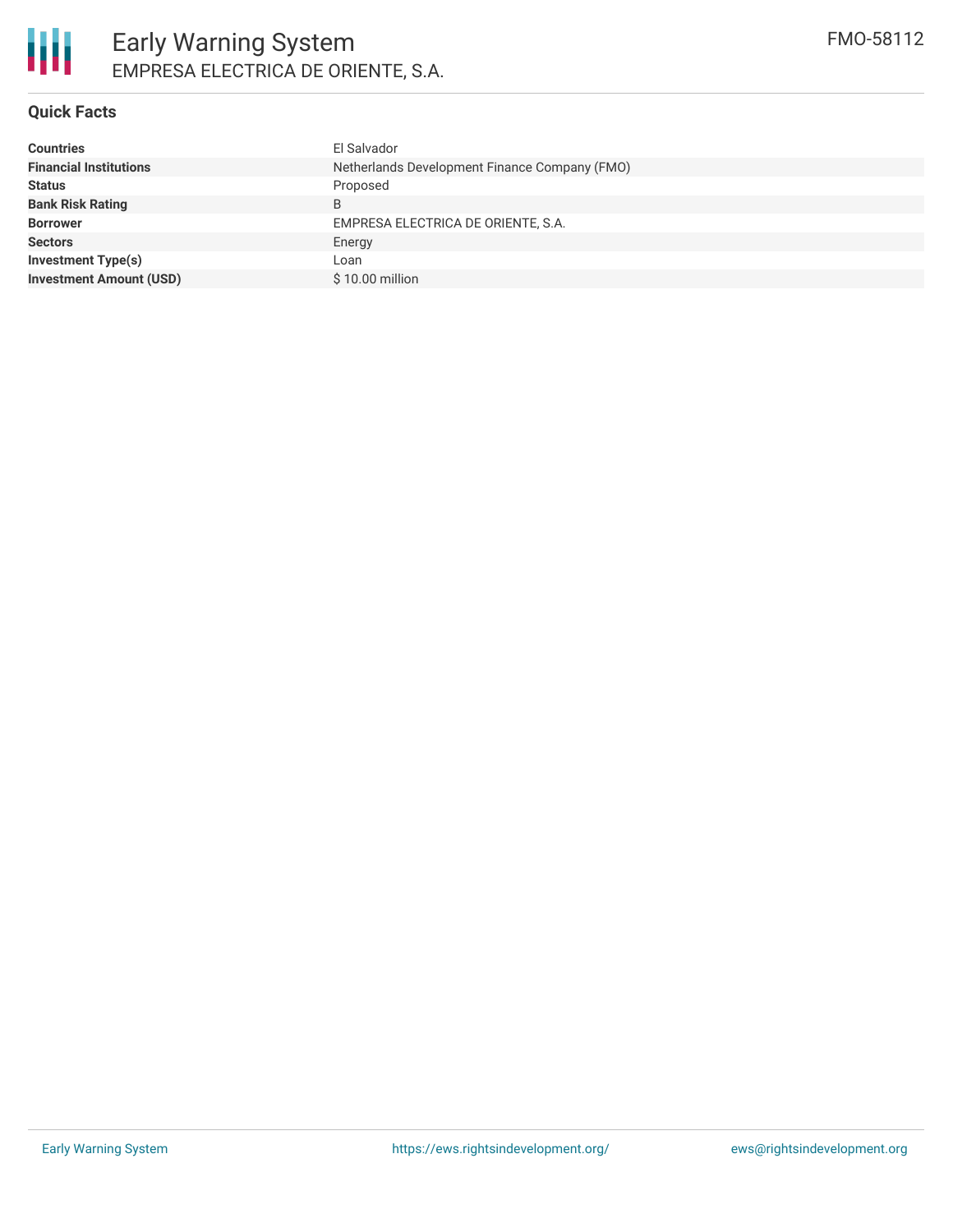

### **Project Description**

The clients are four electricity distribution companies in El Salvador: i) Compania de Alumbrado Electrico de San Salvador, SA de CV (CAESS); ii) Empresa Electrica de Oriente, S.A. de C.V. (EEO); (iii) AES CLESA S. en C. de C.V. (CLESA); and iv) Distribuidora Electrica de Usulutan (DEUSEM) (hereinafter "AES El Salvador" or "the Companies"). The Companies are controlled, and **majority owned by The AES Corporation**. The companies are responsible for the distribution of electrical energy to municipalities and urban areas in distinct regions in El Salvador. The companies are regulated by public utility companies.

The proposed transaction is a payment facility to purchase accounts receivable, that will be used to discount the electricity bills issued by the distribution companies and which are part of a deferral. The invoices arise from Executive Decree No. 12 of the Executive Body for the Health Sector of March 21, 2020, for the deferral of payment of electricity consumers' invoices (as a response to adverse economic effects of COVID-19). The payment facility addresses the Companies' liquidity and working capital needs. The credit line will be available for up to three months and the deferred invoice payments shall be repaid in 24 monthly instalments.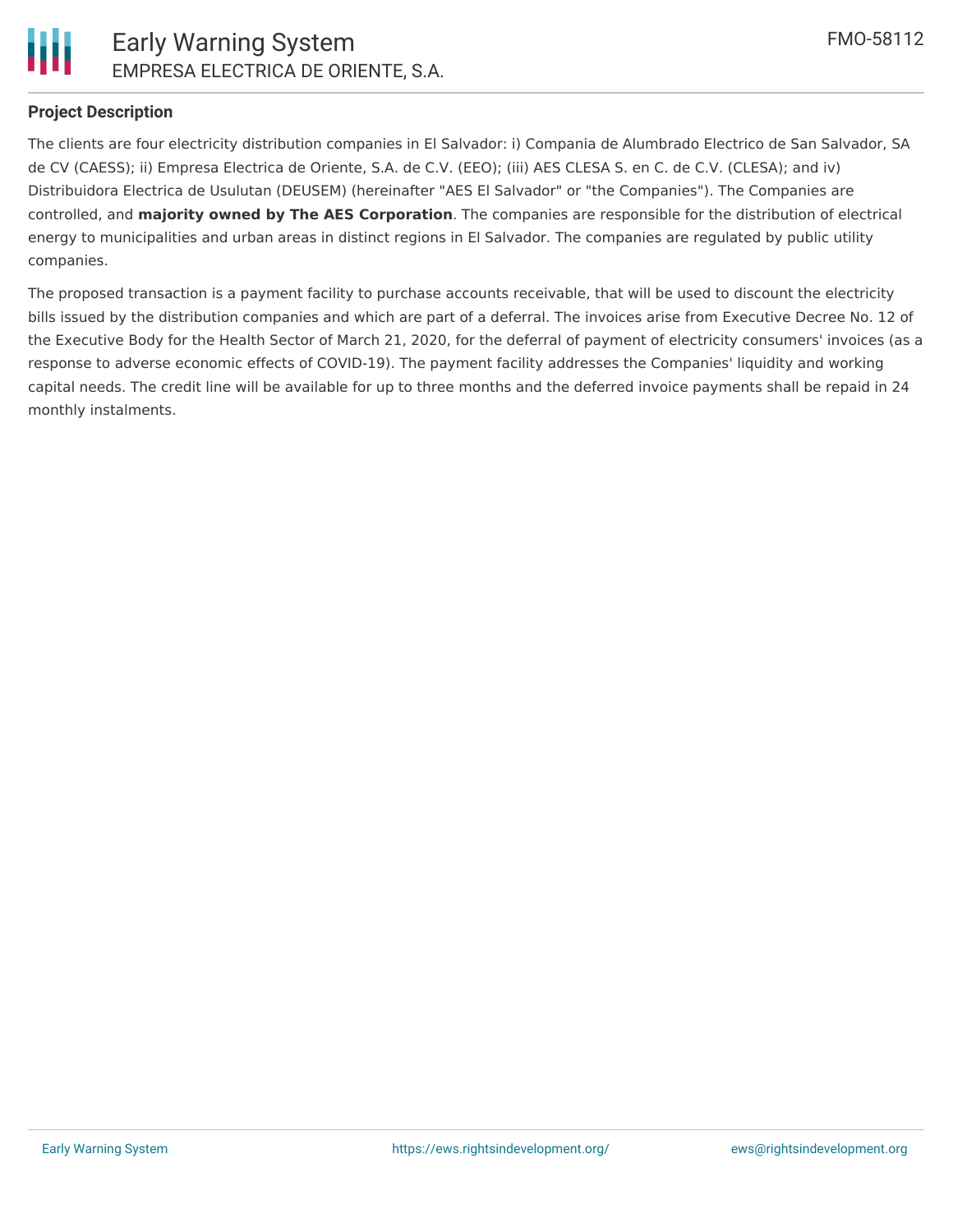

## **Investment Description**

Netherlands Development Finance Company (FMO)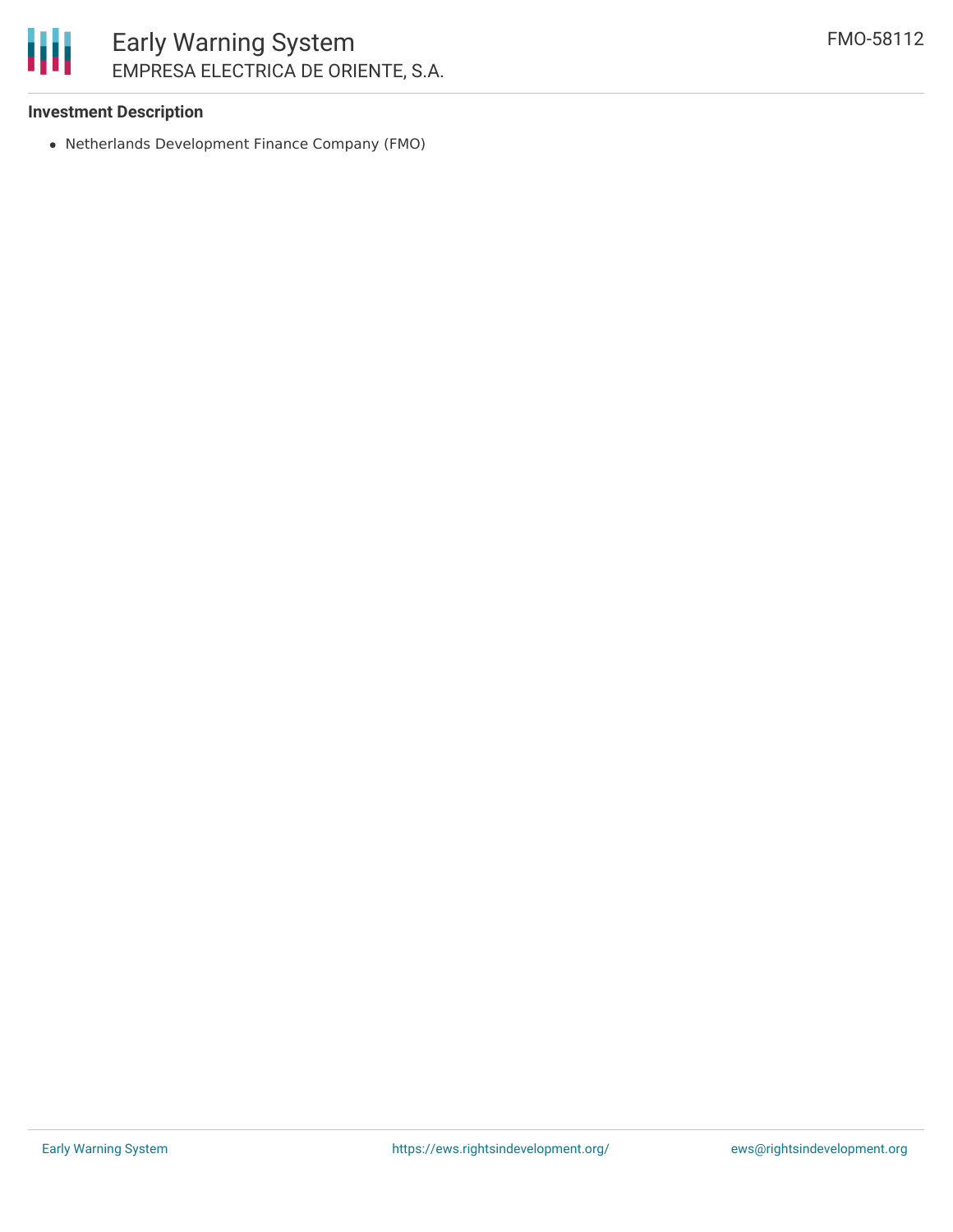| <b>Private Actor 1</b> | <b>Private Actor</b><br>Role | <b>Private Actor</b><br>1 Sector | <b>Relation</b>          | <b>Private Actor 2</b> | <b>Private Actor</b><br>2 Role | <b>Private Actor</b><br>2 Sector |
|------------------------|------------------------------|----------------------------------|--------------------------|------------------------|--------------------------------|----------------------------------|
|                        | -                            | $\sim$                           | $\overline{\phantom{0}}$ | AES Corporation        | Investor                       |                                  |